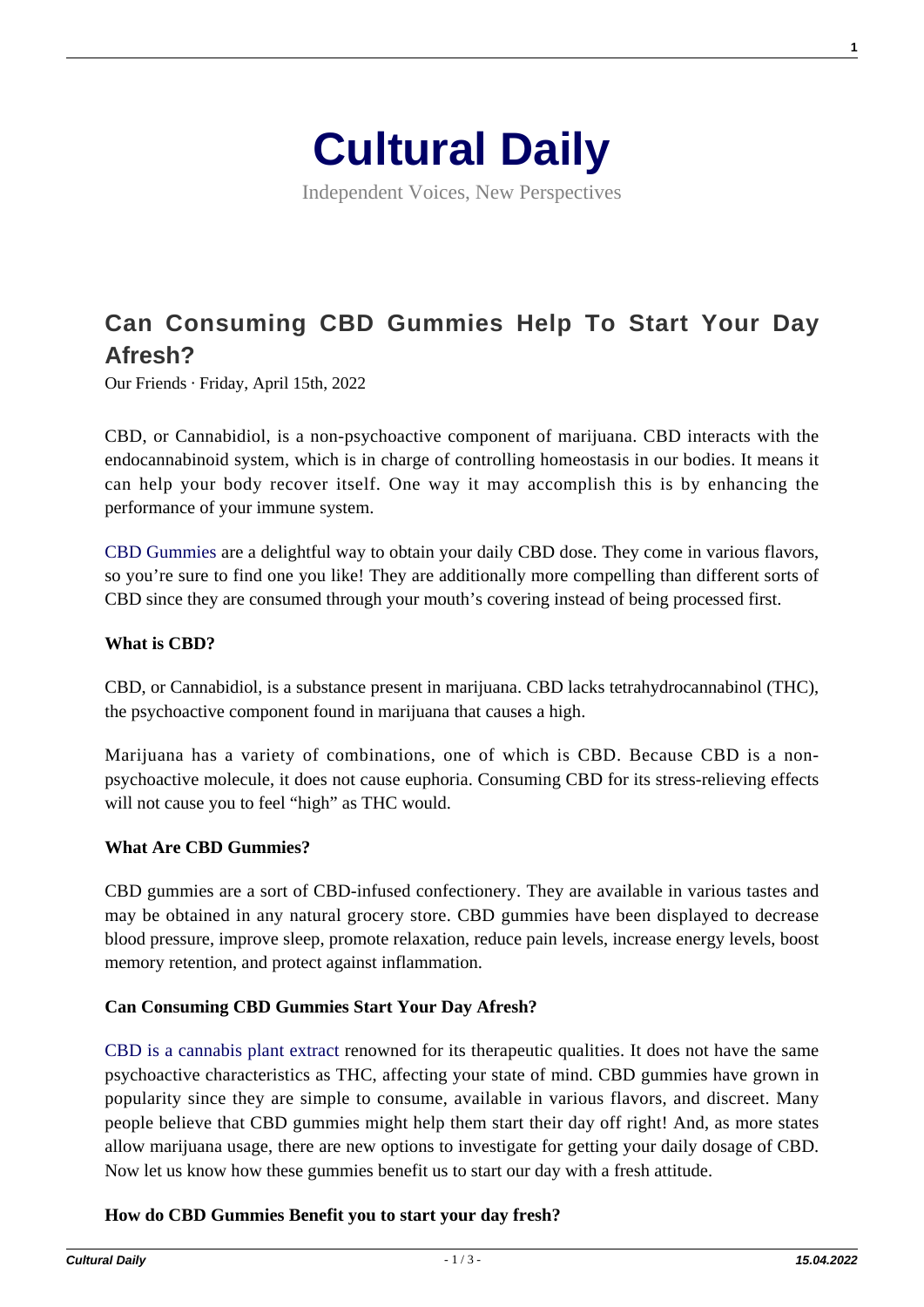CBD candies are available in several flavors, are easy to consume, and are inconspicuous. They also have many advantages. These can help to strengthen our body's immune system significantly. Many people who take CBD gummies for anxiety find that the product significantly reduces their symptoms.

This type of treatment is exceptionally gainful for individuals who experience the ill effects of social uneasiness since it can reduce fits of anxiety out in the open spots.

CBD gummies come in several flavors: cherry, strawberry, lemon, orange, and grape. They're simple to consume and easy to swallow.

## ? **Stress and anxiety reduction**

CBD may help foster a sense of serenity in those who use it, potentially lowering stress levels. A study indicates that CBD can effectively treat sadness and anxiety.

While CBD research is as yet in its beginning phases, [studies from 2015 and 2020](https://www.ncbi.nlm.nih.gov/pmc/articles/PMC4604171/) show that CBD may help with symptoms of:

- Anxiety
- Depression
- Panic attack
- Obsessive-compulsive disorder (OCD)
- PTSD (post-traumatic stress disorder)

CBD may help prevent or cure certain stress-related mental health disorders by reducing the stress response and guarding against chronic stress.

## **? Lowering pain levels**

CBD might assist with mitigating torment by affecting a few natural frameworks in the body. CBD has been demonstrated to have calming, cell reinforcement, and pain-relieving properties. CBD may likewise assist with mitigating the tension that many individuals who experience the ill effects of persistent torment face.

## **? Boosting energy levels**

CBD can improve energy levels by increasing protein synthesis and expression in areas of the brain linked with wakefulness. It also regulates the endocannabinoid system, altering your body's sleep-wake cycle to produce long-lasting energy.

## **? Sleep Enhancement**

In extreme conditions that cause a sleeping disorder, CBD might have the option to help by treating the fundamental reasons for your restlessness. While CBD research is as yet at its outset, some proof proposes that CBD can be utilized to lighten the tension.

## **Things To Keep In Mind Before Consuming CBD Gummies**

There are a few aspects to consider if you want to start your day fresh with CBD gummies. To begin, keep in mind that CBD is still a relatively new substance, and it may not be suitable for